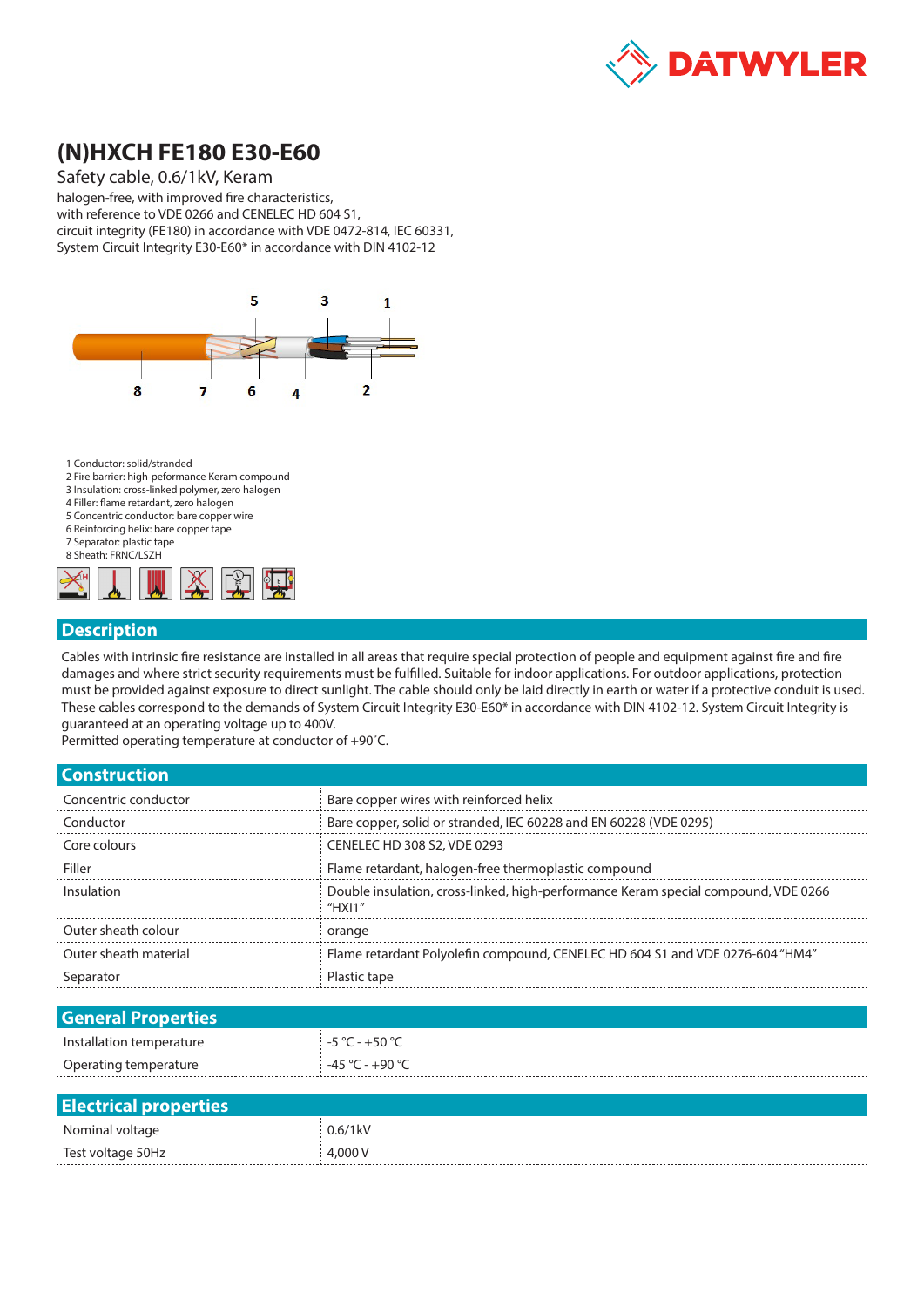

## **Mechanical properties**

| Minimum bending during installation<br>(multi core)  | $12 \times D$ |
|------------------------------------------------------|---------------|
| Minimum bending during installation<br>(single core) | $15 \times D$ |
| Minimum bending radius permanent<br>(multi core)     | $12 \times D$ |
| Minimum bending radius permanent<br>(single core)    | $15 \times D$ |
| Screened                                             | N٥            |

### **Standards**

| 9WHYMI WY                       |                                                                                                                                                                                                      |
|---------------------------------|------------------------------------------------------------------------------------------------------------------------------------------------------------------------------------------------------|
| Circuit integrity (FE180/PH120) | IEC 60331-11/-21 (180 minutes). VDE 0472-814 (FE180). BS 6387 C/W/Z. IEC 60331-<br>(PH120), IEC 60331-2 (120 minutes), EN 50200 (PH120), VDE 0482-200 (PH120), VDE<br>0482-362.AREI-RGIE Art.104-FR1 |
| Reaction to fire (Euroclasses)  | not classified                                                                                                                                                                                       |
| Zero halogen no corrosive gases | IEC 60754-1/-2, EN 60754-1/-2, VDE 0482-754-1/-2, AREI-RGIE Art.104-SA                                                                                                                               |
| Flame Propagation               | IEC 60332-1-2, EN 60332-1-2, VDE 0482-332-1-2, AREI-RGIE Art.104-F1                                                                                                                                  |
| Flame Spread                    | IEC 60332-3-22/-24 Cat. A/C. EN 60332-3-22/-24 Cat. A/C. VDE 0482-332-3-22/-24 Cat. A/C.<br>ARFI-RGIF Art 104-F2                                                                                     |
| Smoke Density                   | IEC 61034-1/-2, EN 61034-1/-2, VDE 0482-1034-1/-2, AREI-RGIE Art.104-SD                                                                                                                              |
| System circuit integrity        | DIN 4102-12, AREI-RGIE Art.104-FR2                                                                                                                                                                   |
|                                 |                                                                                                                                                                                                      |

## **Note**

System Circuit Integrity is dependent on installation method.

|  |  | <b>Versions</b> |
|--|--|-----------------|
|  |  |                 |

| <b>Material number</b> | Product                              | Outer sheath<br>colour | Diameter mm <sup>2</sup> | Outer sheath<br>diameter [mm] | CU rate [kg\km] | Weight [kg\km] | Fire load [kWh\m] | Conductor | Construction |
|------------------------|--------------------------------------|------------------------|--------------------------|-------------------------------|-----------------|----------------|-------------------|-----------|--------------|
| 186943                 | (N)HXCH FE180<br>E30-E60 2 x 1.5/1.5 | orange                 | 1.5/1.5                  | 12.7                          | 52              | 224            | 0.60              | solid     | LN           |
| 186944                 | (N)HXCH FE180<br>E30-E60 2 x 2.5/2.5 | orange                 | 2.5/2.5                  | 13.5                          | 80              | 274            | 0.66              | solid     | LN           |
| 187232                 | (N)HXCH FE180<br>E30-E60 2 x 4/4     | orange                 | 4/4                      | 14.9                          | 123             | 353            | 0.78              | solid     | LN           |
| 187234                 | (N)HXCH FE180<br>E30-E60 2 x 6/6     | orange                 | 6/6                      | 16                            | 182             | 434            | 0.86              | solid     | LN           |
| 186945                 | (N)HXCH FE180<br>E30-E60 3 x 1.5/1.5 | orange                 | 1.5/1.5                  | 13.2                          | 66              | 249            | 0.65              | solid     | 3L           |
| 186946                 | (N)HXCH FE180<br>E30-E60 3 x 2.5/2.5 | orange                 | 2.5/2.5                  | 14.1                          | 104             | 309            | 0.72              | solid     | 3L           |
| 187238                 | (N)HXCH FE180<br>E30-E60 3 x 16/16   | orange                 | 16/16                    | 21.3                          | 624.7           | 1,028          | 1.63              | stranded  | 3L           |
| 187239                 | (N)HXCH FE180<br>E30-E60 3 x 25/16   | orange                 | 25/16                    | 25                            | 902             | 1,435          | 1.90              | stranded  | 3L           |
| 187240                 | (N)HXCH FE180<br>E30-E60 3 x 35/16   | orange                 | 35/16                    | 37.3                          | 1,190           | 1,804          | 2.20              | stranded  | 3L           |
| 187241                 | (N)HXCH FE180<br>E30-E60 3 x 50/25   | orange                 | 50/25                    | 31.7                          | 1,723           | 2,454          | 2.84              | stranded  | 3L           |
| 187242                 | (N)HXCH FE180<br>E30-E60 3 x 70/35   | orange                 | 70/35                    | 36                            | 2,410           | 3,351          | 3.52              | stranded  | 3L           |
| 186985                 | (N)HXCH FE180<br>E30-E60 3 x 95/50   | orange                 | 95/50                    | 41.1                          | 3,296           | 4,458          | 4.50              | stranded  | 3L           |
| 186986                 | (N)HXCH FE180<br>E30-E60 3 x 120/70  | orange                 | 120/70                   | 44.5                          | 4,236           | 5,538          | 5.30              | stranded  | 3L           |
| 186987                 | (N)HXCH FE180<br>E30-E60 3 x 150/70  | orange                 | 150/70                   | 49.2                          | 5,100           | 6,748          | 6.00              | stranded  | 3L           |